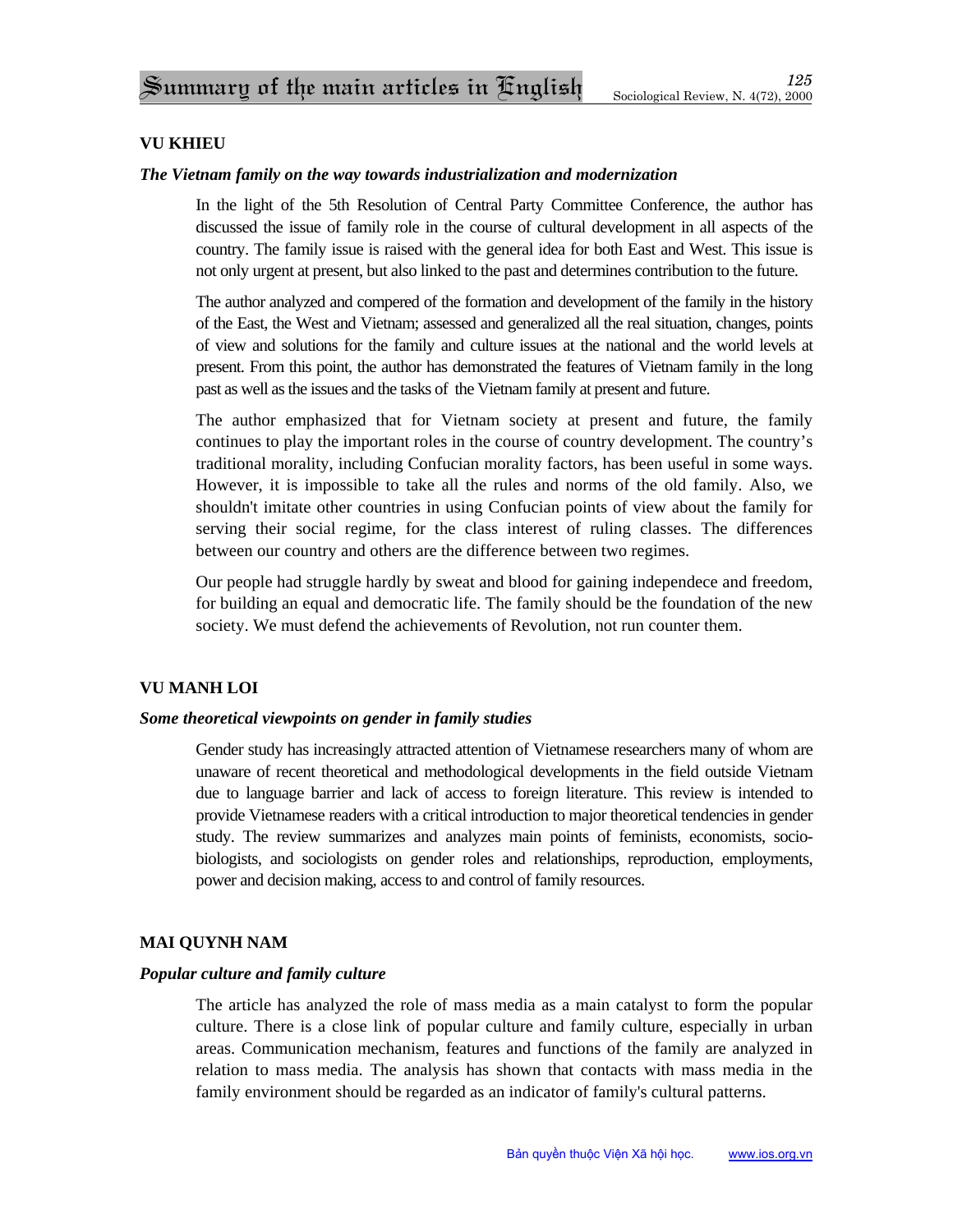### **NGUYEN HUU MINH**

#### *Factors that affect the marriage age of population in the Red River Delta*

Data using in this paper are from the Vietnam Longitudinal Survey 1995 which was conducted by the Institute of Sociology (Hanoi, Vietnam) and the University of Washington (Seattle, USA). Results show that age at first marriage has increased in the Red River Delta during the last few decades for both sexes. Education, urbanization, and occupation outside agriculture play a very significant role determining the pattern of age at marriage as it is found in other Asian countries. However, the effect of each factor is not uniform for men and women. Age at first marriage patterns in the Red River Delta are also shaped by military service of men and women during the wartime. In addition, the role of the state, religion, and some other normative factors in shaping the pattern of age at marriage is examined in this study. It is found out that the trend toward later marriage in the Red River Delta is associated with an increase of education, high percentage of military service, and more freedom in mate choice of people in the region. Given the importance of these factors in shaping the historical trend of age at marriage in the last few decades, an expectation would be that age at marriage in this region will continue to increase, but with a slower speed than compared to earlier decades.

#### **MAI HUY BICH**

#### *Residence patterns after marriage in the Red River Delta*

The article has pointed out and analyzed some shortcomings of a survey about residence patterns after marriage in Vietnam. It has reconfirmed the existence of patrilocal residence pattern and its variant in the Red River Delta. The article has also made use of a so-called "reproduction pressure" theory to examine the residence pattern and its variant. In order to relieve the "reproduction pressure", the Kinh have not only chosen the pattern and its variant, but also practiced ancestor worship. Furthermore, they have conferred sacred status on their ancestors and parents.

#### **VU TUAN HUY and DEBORA CARR**

#### *Division of housework in the family*

By introducing the hypothetical models for analyzing the factors that impact the number of housework which were done by the wife in the family, the authors of the article have discussed the issues of changing tendency in social, occupational and demographic structure on the way towards industrialization and modernization. This trend accompanies the issue of gender equality relationship between husband and wife in all aspects of family life.

The implications of this analysis have also indicated that the increasing awareness and changing attitudes towards traditional gender roles not only have positive impacts on equal relationship between husband and wife, but also reduce the negative impacts of gender role stereotypes in socializing children in the family. The changes in the social services and technology in Vietnam at present also require to refine the measuring of housework. That is suggested by the authors for the next study on this topic.